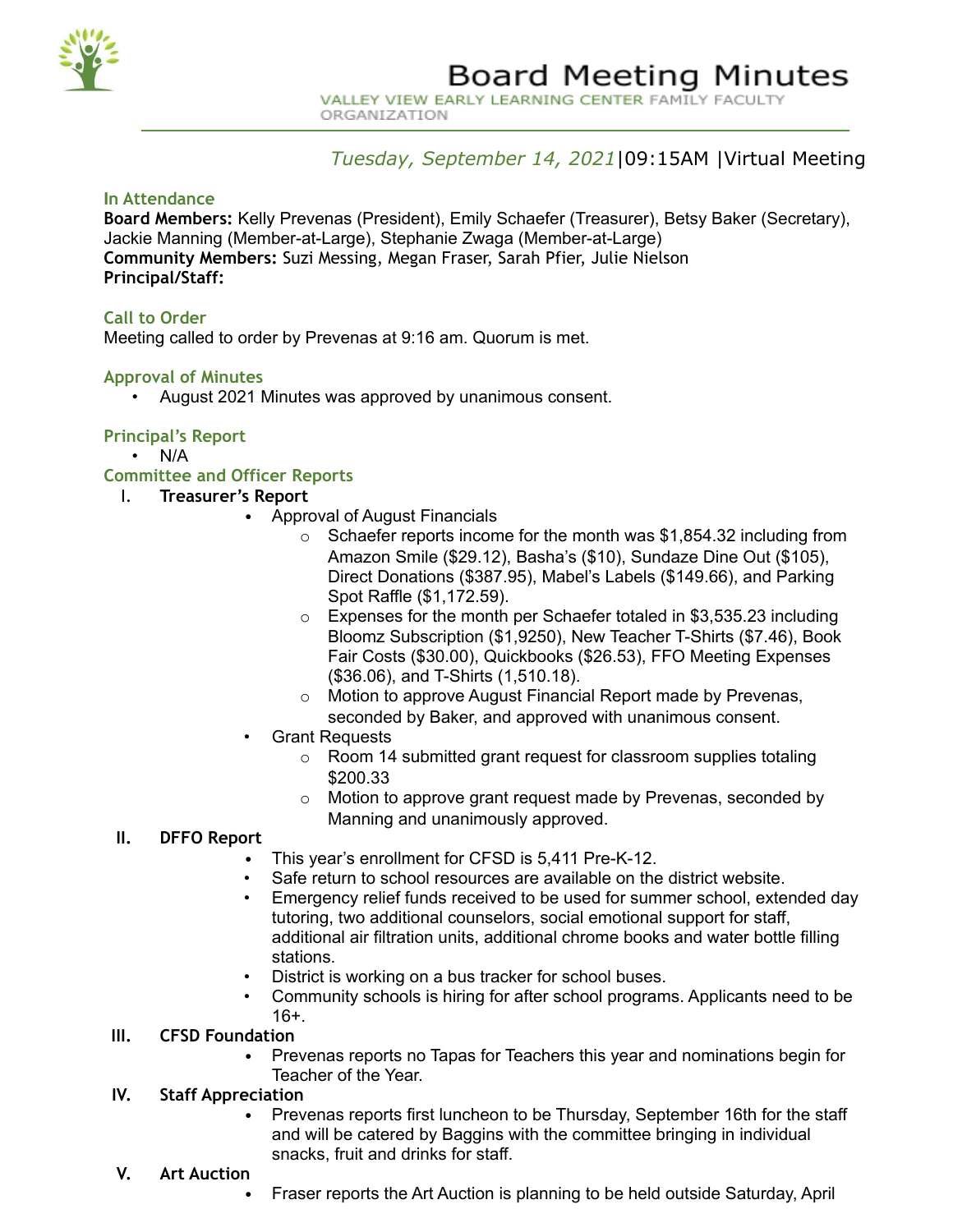2nd at Plaza Colonel.

- The theme will be "Taste of Tucson" with heavy appetizers from 5-6 different Tucson restaurants.
- First committee meeting to be held virtually Monday, October 4 at 6pm.
	- Fraser states plan is to divide volunteers into 5 subcommittees.

# **VI. Book Fair**

- Manning reports the book fair was very successful with \$8,854.13 in sales and of that \$1,785.28 to go back to Valley View.
- Spring Book Fair to be held March 7-11th and coincide with Pajama Nights March 7th and 8th.

## **VII. Dine Out**

- Zwaga reports next dine out is September 22 at Fini's Landing. Fliers to be distributed in cubbies.
- Zwaga states October dine out to be at MOD on the 19th.
- Schaefer states she will help Zwaga with the W-9 form needed for some upcoming dine outs.

## **VIII. Service Project**

- Baker reports two community service projects this year, one for each semester.
- Disney Family Volunteering continues to be on hiatus but Baker will continue to check the website as in previous years the Disney tickets received were used to auction off at the art auction.
- Ideas for Fall semester include to collect items for Casa de los Ninos, Casa Alitas or Ronald McDonald House the week of Nov 15-19.
- Spring service project ideas include collecting books and pajamas for Angel Heart Pajama Project to coincide with Pajama Nights March 7-8.

## **Unfinished Business**

- **I. Parking Spot Raffle**
	- Prevenas reports raised over \$1,000 which exceeded budgets of \$500.
	- Three winners per month were announced on Bloomz.

# **II. Direct Giving Campaign**

• Prevenas states goal of \$5,000 was met this past week.

## **New Business**

- **I. T-shirt Sales**
	- Prevenas reports there are 38 t-shirts left from the Giving Campaign which will be sold for \$25 each on October 4th and 5th at the drop off table. Shirts from previous school years to be sold for \$5 at table as well.
	- First Spirit Day to be October 6th and each Wednesday to follow.

# **II. Trunk or Treat**

- Trunk or Treat to be held on October 21 from 6-7pm.
- A general consensus was made for parents to sign up for a spot to decorate their car at the front desk and to have a car parked every other parking spot for a total of 35 spots. Any VVELC child and their family is welcome to come trick or treat.
- Prevenas states FFO will have a table with water bottles.
- Messing states she will help with the photo booth.

## **III. Picture Days**

- Picture Days are October 19 and 20. Prevenas states if your child attends both days they will have their individual picture on the first day.
- Prevenas states she will reach out to volunteers to assist if needed.

# **Call to Audience**

N/A

## **Adjournment**

Meeting was adjourned by unanimous consent at 10:08AM. Next meeting will be held Tuesday, October 5th at 9:15am.